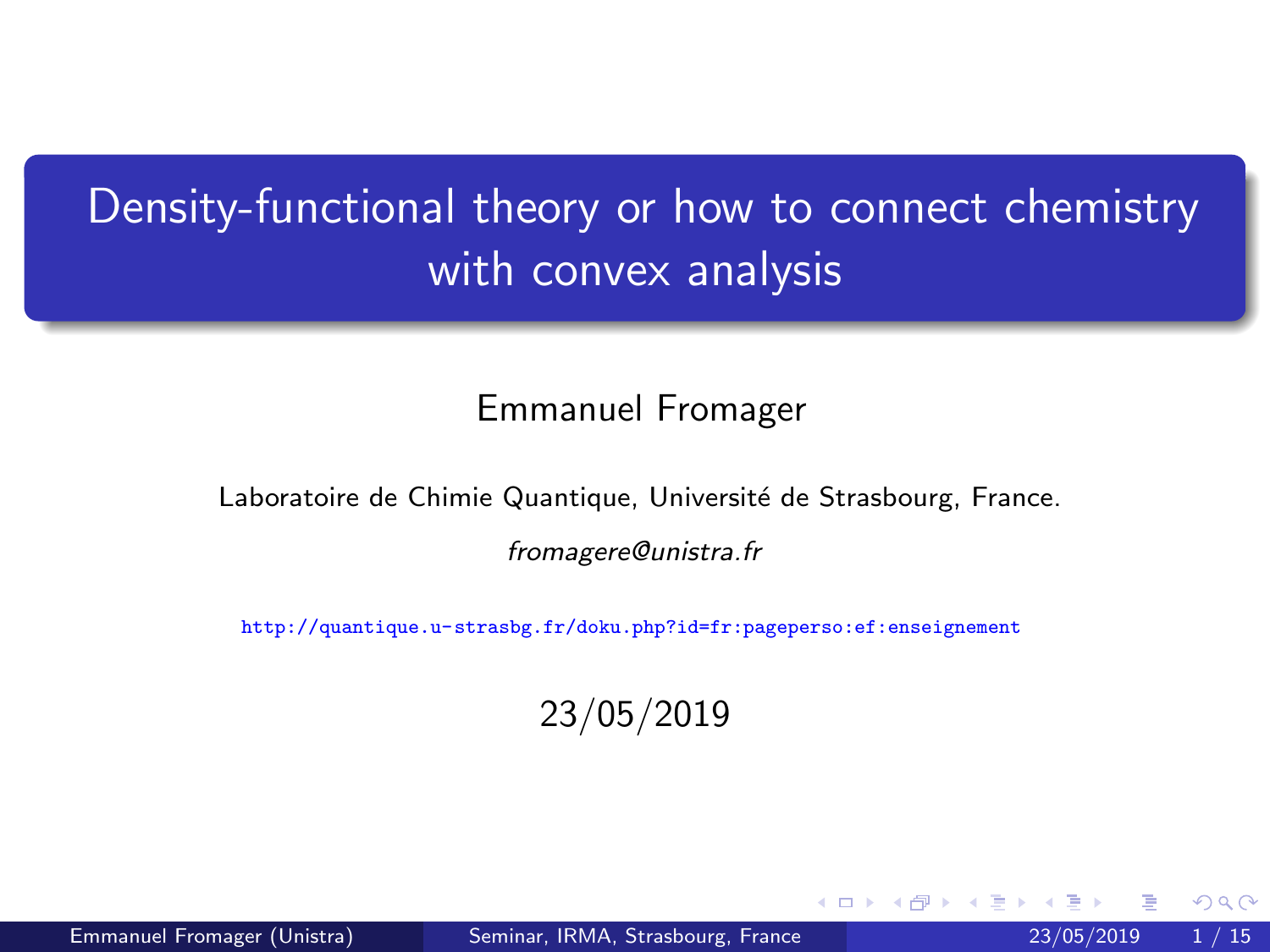### <span id="page-1-0"></span> $N$ -electron Schrödinger equation for the ground state



...

...

where  $\Psi_0 \equiv \Psi_0({\bf r}_1,{\bf r}_2,\ldots,{\bf r}_N)$  and  $\hat{H} = \hat{T} + \hat{W}_{\rm ee} + \hat{V}$  with  $2 \cdot \frac{1}{2}$  ) for  $\frac{1}{2}$ ,  $\frac{1}{2}$ ,  $\frac{1}{2}$ ,  $\frac{1}{2}$ ,  $\frac{1}{2}$ ,  $\frac{1}{2}$ ,  $\frac{1}{2}$ ,  $\frac{1}{2}$ ,  $\frac{1}{2}$ ,  $\frac{1}{2}$ ,  $\frac{1}{2}$ ,  $\frac{1}{2}$ ,  $\frac{1}{2}$ ,  $\frac{1}{2}$ ,  $\frac{1}{2}$ ,  $\frac{1}{2}$ ,  $\frac{1}{2}$ ,  $\frac{1}{2}$ ,  $\frac{$ 

$$
\hat{T} \equiv -\frac{1}{2} \sum_{i=1}^{N} \nabla_{\mathbf{r}_i}^2 = -\frac{1}{2} \sum_{i=1}^{N} \left( \frac{\partial^2}{\partial x_i^2} + \frac{\partial^2}{\partial y_i^2} + \frac{\partial^2}{\partial z_i^2} \right) \longrightarrow \text{ universal kinetic energy operator}
$$
\n
$$
\hat{W}_{\text{ee}} \equiv \sum_{i=1}^{N} \frac{1}{|\mathbf{r}_i - \mathbf{r}_j|} \times \longrightarrow \text{ universal two-electron repulsion operator}
$$
\n
$$
\hat{V} \equiv \sum_{i=1}^{N} v(\mathbf{r}_i) \times \text{ where } v(\mathbf{r}) = -\sum_{A}^{\text{nuclei}} \frac{Z_A}{|\mathbf{r} - \mathbf{R}_A|} \longrightarrow \text{local nuclear potential operator}
$$
\nEmmanuel Fromager (Unistra)

\nSeminar, IRMA, Strasbourg, France

\n
$$
\begin{array}{ccc}\n23/05/2019 & 2/15\n\end{array}
$$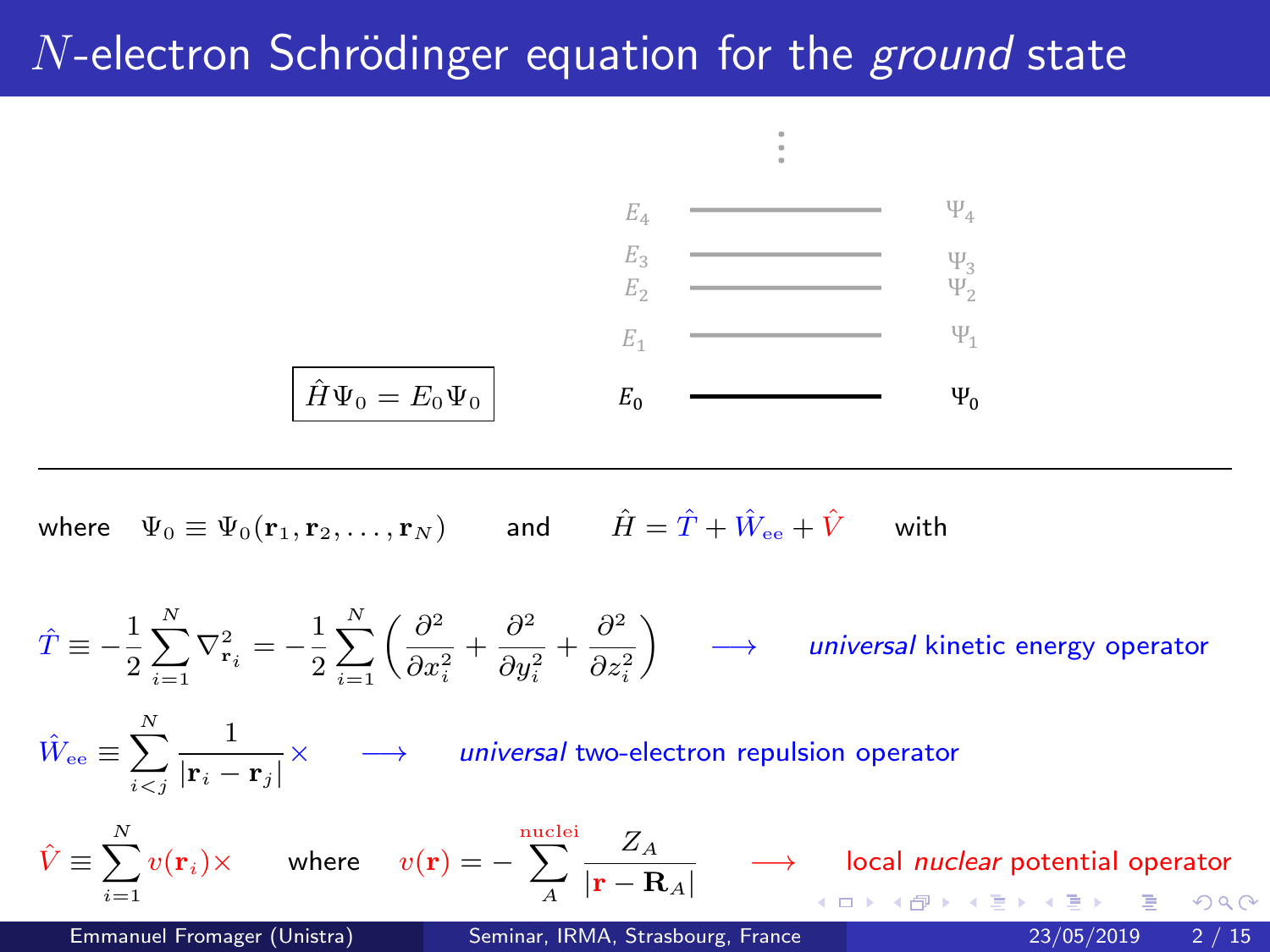#### Potential-functional theory

- **The basic variable in quantum mechanics is the (many-electron) wavefunction**  $\Psi$ **.**
- **O** Normalization condition:

$$
1=\langle\Psi\vert\Psi\rangle=\int_{\mathbb{R}^3}\mathrm{d}\mathbf{r}_1\dots\int_{\mathbb{R}^3}\mathrm{d}\mathbf{r}_N\;\Psi^*(\mathbf{r}_1,\dots,\mathbf{r}_N)\Psi(\mathbf{r}_1,\dots,\mathbf{r}_N)
$$

● Rayleigh–Ritz variational principle:

$$
E_0 = \min_{\Psi} \langle \Psi | \hat{H} | \Psi \rangle = \langle \Psi_0 | \hat{H} | \Psi_0 \rangle
$$

where

$$
\langle\Psi|\hat{H}|\Psi\rangle=\int_{\mathbb{R}^3}\mathrm{d}\mathbf{r}_1\ldots\int_{\mathbb{R}^3}\mathrm{d}\mathbf{r}_N\;\Psi^*(\mathbf{r}_1,\ldots,\mathbf{r}_N)\hat{H}\Psi(\mathbf{r}_1,\ldots,\mathbf{r}_N)
$$

**The ground-state energy can be seen as a functional of the nuclear potential**  $v : \mathbf{r} \mapsto v(\mathbf{r}),$ 

$$
v \quad \longrightarrow \quad \hat{H} \equiv \hat{H}[v] \quad \longrightarrow \quad \Psi_0 \equiv \Psi[v] \quad \longrightarrow \quad E_0 \equiv E[v]
$$

∢ □ ▶ .⊀ 何 ▶ .∢ ∃ ▶ .∢

 $QQ$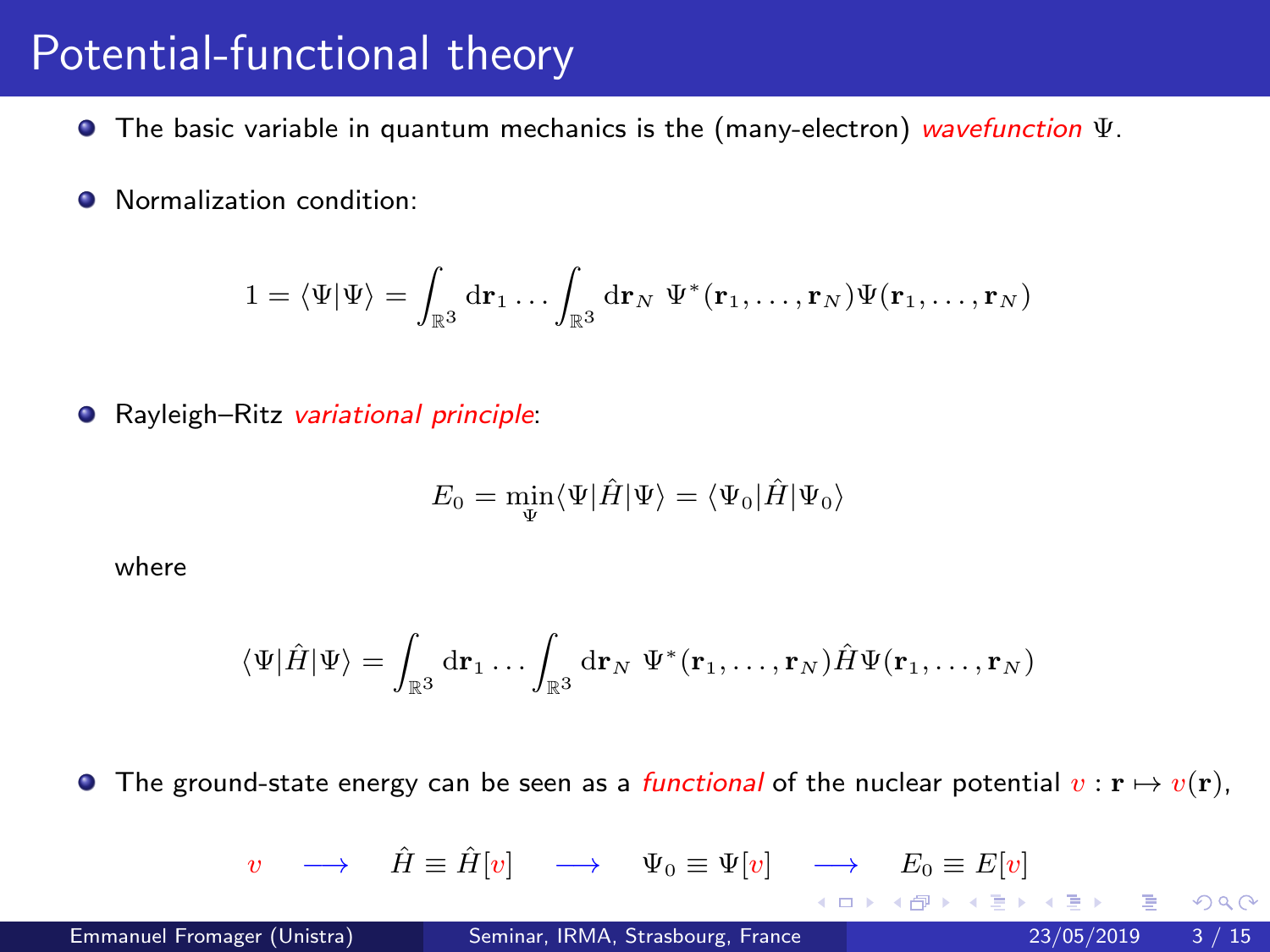#### <span id="page-3-0"></span>Potential-functional theory

**•** The ground-state energy is a *concave* functional of the nuclear potential.



 $\frac{\text{Proof:}}{\text{.}}$  since  $\hat{H}\Big[(1-\alpha)u+\alpha v\Big]=(1-\alpha)\hat{H}\left[u\right]+\alpha\hat{H}\left[v\right]$  we have  $E\Big[(1-\alpha)u + \alpha v\Big] = (1-\alpha)\Big\langle\Psi\Big[(1-\alpha)u + \alpha v\Big]\Big|\hat{H}[u]\Big|\Psi\Big[(1-\alpha)u + \alpha v\Big]\Big\rangle$  $+\alpha\left\langle \Psi\Big[(1-\alpha)u+\alpha v\Big]\Big|\hat{H}[v]\Big|\Psi\Big[(1-\alpha)u+\alpha v\Big]\right\rangle$  $\geq (1-\alpha)E[u]+\alpha E[v]$  $\leftarrow$   $\Box$  $200$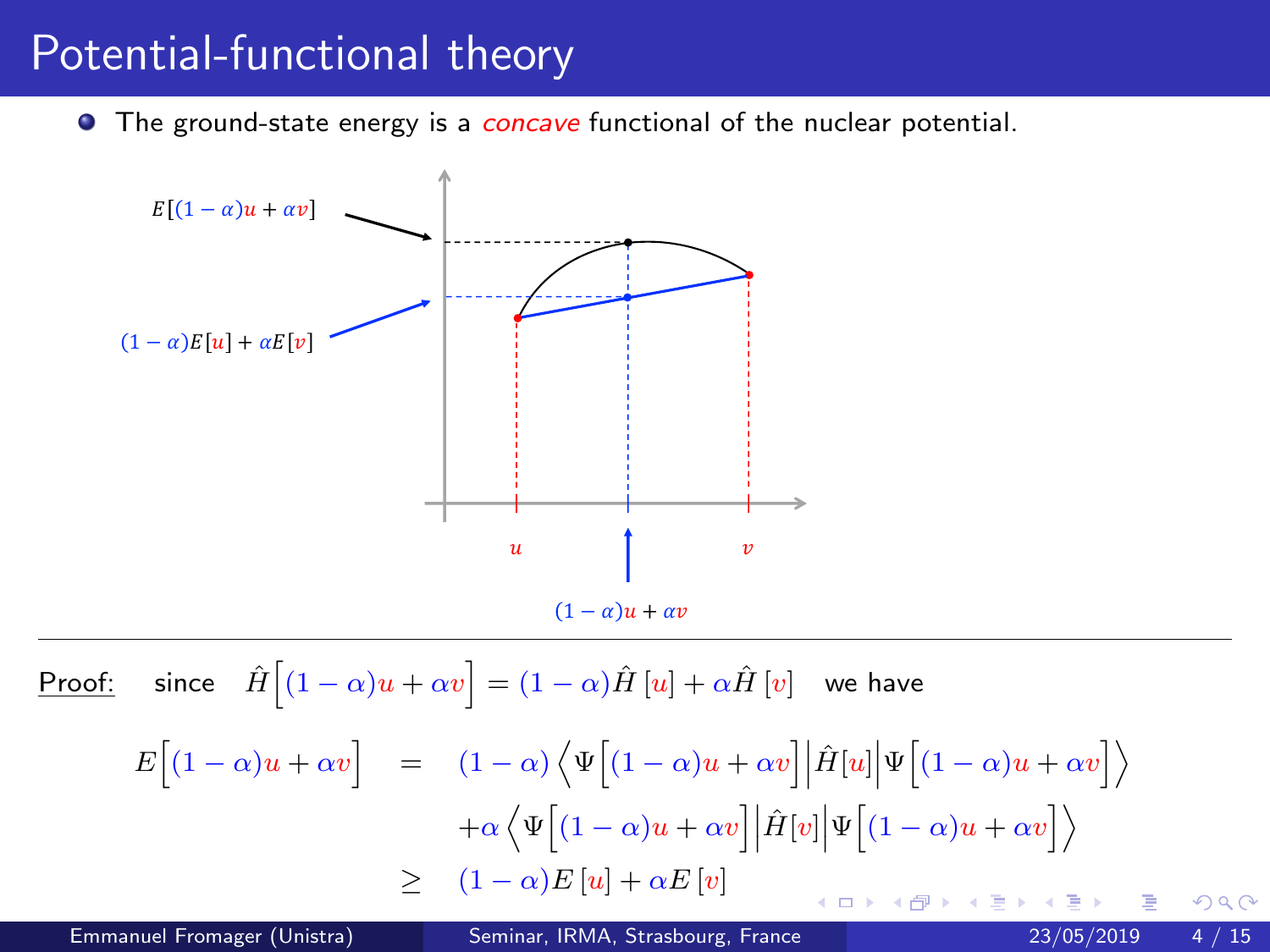#### <span id="page-4-0"></span>Potential-functional theory

- $\bullet$  We consider two potentials  $u$  and  $v$  that differ by more than a constant.
- **In other words**  $u(\mathbf{r}) v(\mathbf{r})$  varies with **r**.
- **•** The corresponding Hamiltonians  $\hat{H}[u]$  and  $\hat{H}[v]$  have no eigenfunctions in common.

#### Proof: if  $\Psi$  is eigenfunction of both  $\hat{H}[u]$  and  $\hat{H}[v]$  then

$$
\left(\hat{H}[u] - \hat{H}[v]\right) \Psi(\mathbf{r}, \mathbf{r}, \dots, \mathbf{r}) = N(u(\mathbf{r}) - v(\mathbf{r})) \times \Psi(\mathbf{r}, \mathbf{r}, \dots, \mathbf{r})
$$

$$
= (E[u] - E[v]) \times \Psi(\mathbf{r}, \mathbf{r}, \dots, \mathbf{r})
$$

thus leading to  $u({\bf r})-v({\bf r})=\frac{E[u]-E[v]}{N}$  $\frac{2\epsilon_1}{N}$ , which is absurd.

 $\Omega$ 

K ロ ▶ K 個 ▶ K 경 ▶ K 경 ▶ X 경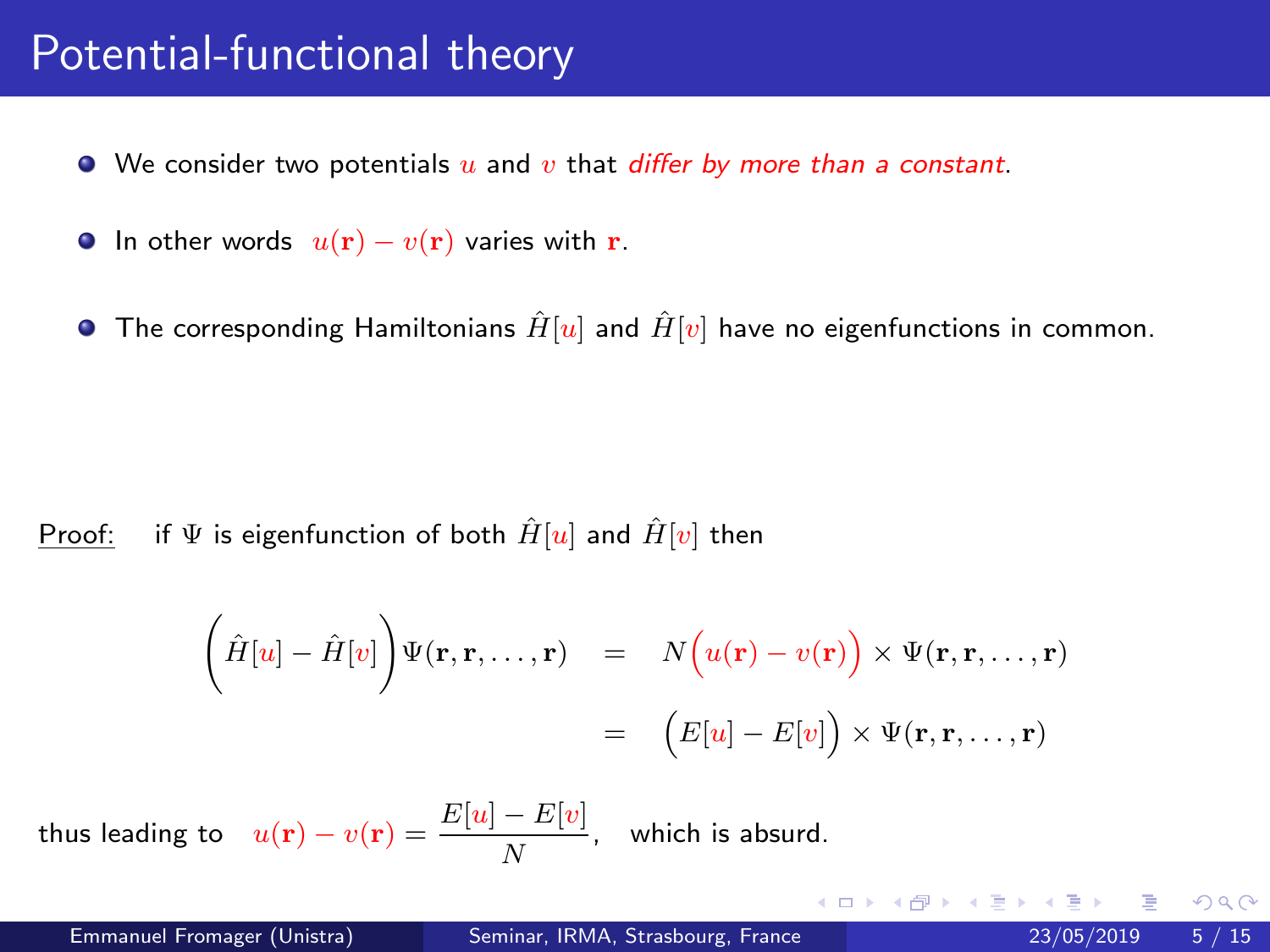# Density-functional theory (DFT)

**Electron density:** 

$$
n_v(\mathbf{r}) = N \int_{\mathbb{R}^3} \mathrm{d} \mathbf{r}_2 \ldots \int_{\mathbb{R}^3} \mathrm{d} \mathbf{r}_N \left| \Psi[v](\mathbf{r}, \mathbf{r}_2 \ldots, \mathbf{r}_N) \right|^2
$$

- $\bullet$  Note that  $n_v$  is a so-called "v-representable" density.
- A density n is said to be "N-representable" if you can find an N-electron wavefunction  $\Psi$ such that

$$
n(\mathbf{r}) = N \int_{\mathbb{R}^3} \mathrm{d} \mathbf{r}_2 \dots \int_{\mathbb{R}^3} \mathrm{d} \mathbf{r}_N \, \left| \Psi(\mathbf{r}, \mathbf{r}_2 \dots, \mathbf{r}_N) \right|^2
$$

 $\bullet$  It can be shown that the set of N-representable densities is the set of positive functions  $n : \mathbf{r} \mapsto n(\mathbf{r})$  that integrate to the number of electrons N and that give a finite von Weizsäcker kinetic energy\*∶

$$
\frac{1}{2}\int \mathrm{d}\mathbf{r} \, \left|\nabla n^{1/2}(\mathbf{r})\right|^2 < +\infty.
$$

∗ Principles of DFT, lecture given by Trygve Helgaker at the GDR Correl mini-school on mathematics in electronic structure theory, Paris, January 2017, [http://folk.uio.no/helgaker/talks/Paris\\_2017.p](http://folk.uio.no/helgaker/talks/Paris_2017.pdf)[d](#page-4-0)[f](http://folk.uio.no/helgaker/talks/Paris_2017.pdf)  $\Box \rightarrow \Box \rightarrow \Box \rightarrow \Box$  $QQQ$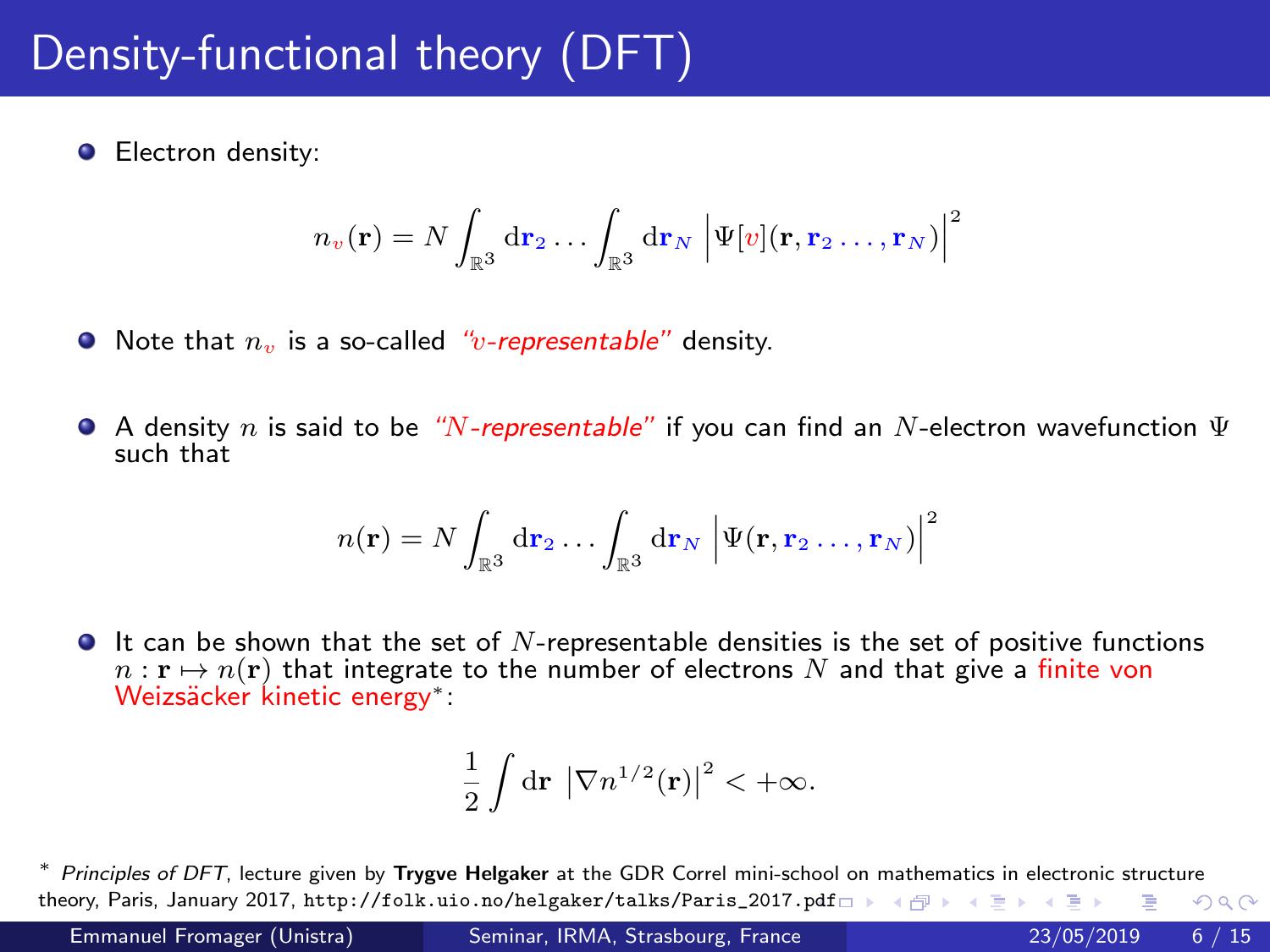#### Density-functional theory

**•** The *nuclear potential energy* (unlike the kinetic and repulsion energies) is an explicit functional of the density.

Proof: Since electrons are indistinguishable particles,

$$
\left|\Psi(\mathbf{r}_1,\ldots,\mathbf{r}_i,\ldots,\mathbf{r}_j,\ldots,\mathbf{r}_N)\right|^2=\left|\Psi(\mathbf{r}_1,\ldots,\mathbf{r}_j,\ldots,\mathbf{r}_i,\ldots,\mathbf{r}_N)\right|^2,
$$

thus leading to

$$
\langle \Psi | \hat{V} | \Psi \rangle = \sum_{i=1}^{N} \int_{\mathbb{R}^3} d\mathbf{r}_1 \dots \int_{\mathbb{R}^3} d\mathbf{r}_N \ v(\mathbf{r}_i) \Big| \Psi(\mathbf{r}_1, \dots, \mathbf{r}_i, \dots, \mathbf{r}_N) \Big|^2
$$
  
\n
$$
= N \int_{\mathbb{R}^3} d\mathbf{r}_1 \dots \int_{\mathbb{R}^3} d\mathbf{r}_N \ v(\mathbf{r}_1) \Big| \Psi(\mathbf{r}_1, \dots, \mathbf{r}_N) \Big|^2
$$
  
\n
$$
= \int_{\mathbb{R}^3} d\mathbf{r}_1 \ v(\mathbf{r}_1) \ n(\mathbf{r}_1)
$$
  
\nnotation  
\n
$$
(v|n)
$$

4 0 8

⊣⊢

 $\rightarrow$ 

 $QQ$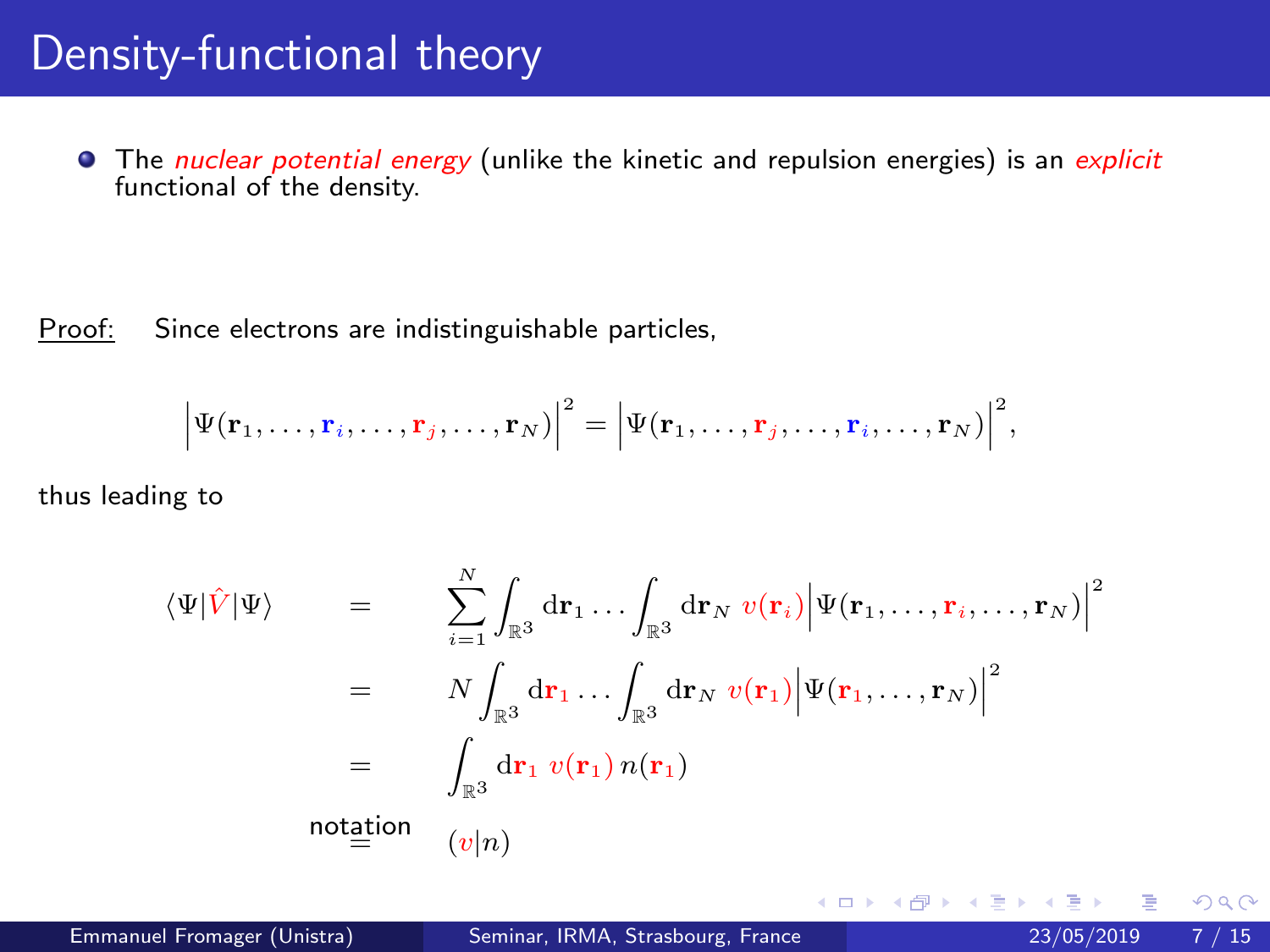## Hohenberg–Kohn theorem

 $\bullet$  Let us consider two potentials u and v that *differ by more than a constant*.

According to the variational principle, the following (strict) inequalities hold:

 $E[u] < \langle \Psi[v] | \hat{H}[u] | \Psi[v] \rangle$  and  $E[v] < \langle \Psi[u] | \hat{H}[v] | \Psi[u] \rangle$ ,

or, equivalently,

 $E[u] < E[v] + (u - v|n_v)$  and  $E[v] < E[u] - (u - v|n_u)$ ,

thus leading to

$$
(u-v|n_u-n_v)<0
$$

**Important consequence** of the above strict inequality:

 $n_u \neq n_v$  ← Hohenberg–Kohn theorem<sup>\*</sup>

∗P. Hohenberg and W. Kohn, Phys. Rev. 136, B864 (1964).

Emmanuel Fromager (Unistra) [Seminar, IRMA, Strasbourg, France](#page-0-0) 23/05/2019 8 / 15

**KOD KARD KED KED B YOUR**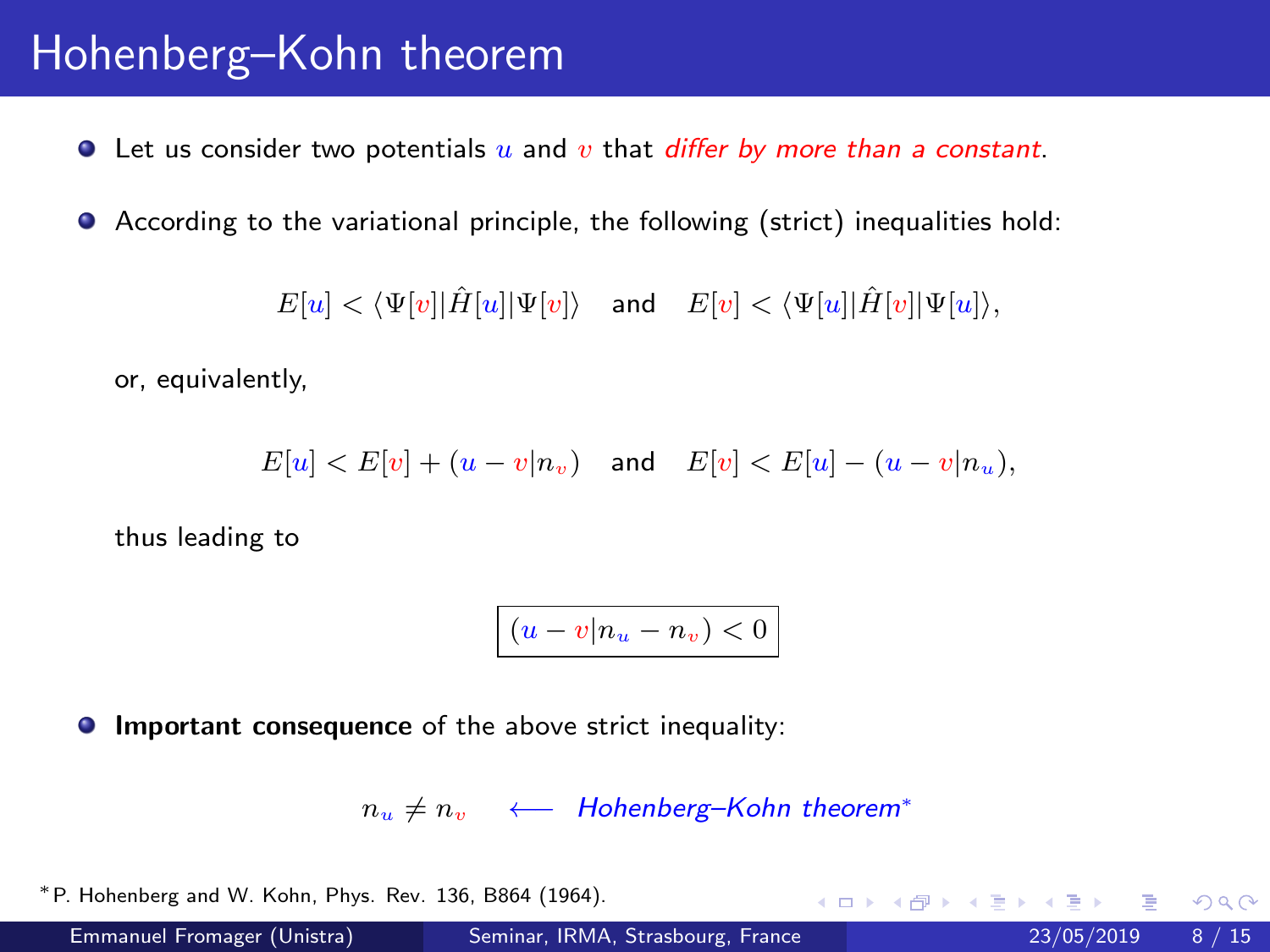#### <span id="page-8-0"></span>Density-functional theory

**•** The theorem is usually formulated as follows:

"There is a one-to-one correspondence between the local potential and the ground-state density"

**O** Let us return to the following inequality:

$$
E[v] < E[u] - (u - v|n_u).
$$

If we now include the (missing) particular case where u and v differ by a constant, then

$$
E[v] \leq E[u] - (u - v|n_u).
$$

- $\bullet$  Note that the latter inequality can be seen as holding for "any" v and for a fixed u.
- Universal Hohenberg–Kohn density functional and Lieb maximization:<sup>∗</sup>

$$
E[u] - (u|n_u) \equiv F[n_u] = \max_v \Big\{ E[v] - (v|n_u) \Big\}
$$

∗ E. Lieb, Int. J. Quantum Chem. 24, 243 (1983). **← ロ ▶ → イ 同**  $QQ$ Emmanuel Fromager (Unistra) [Seminar, IRMA, Strasbourg, France](#page-0-0) 23/05/2019 9 / 15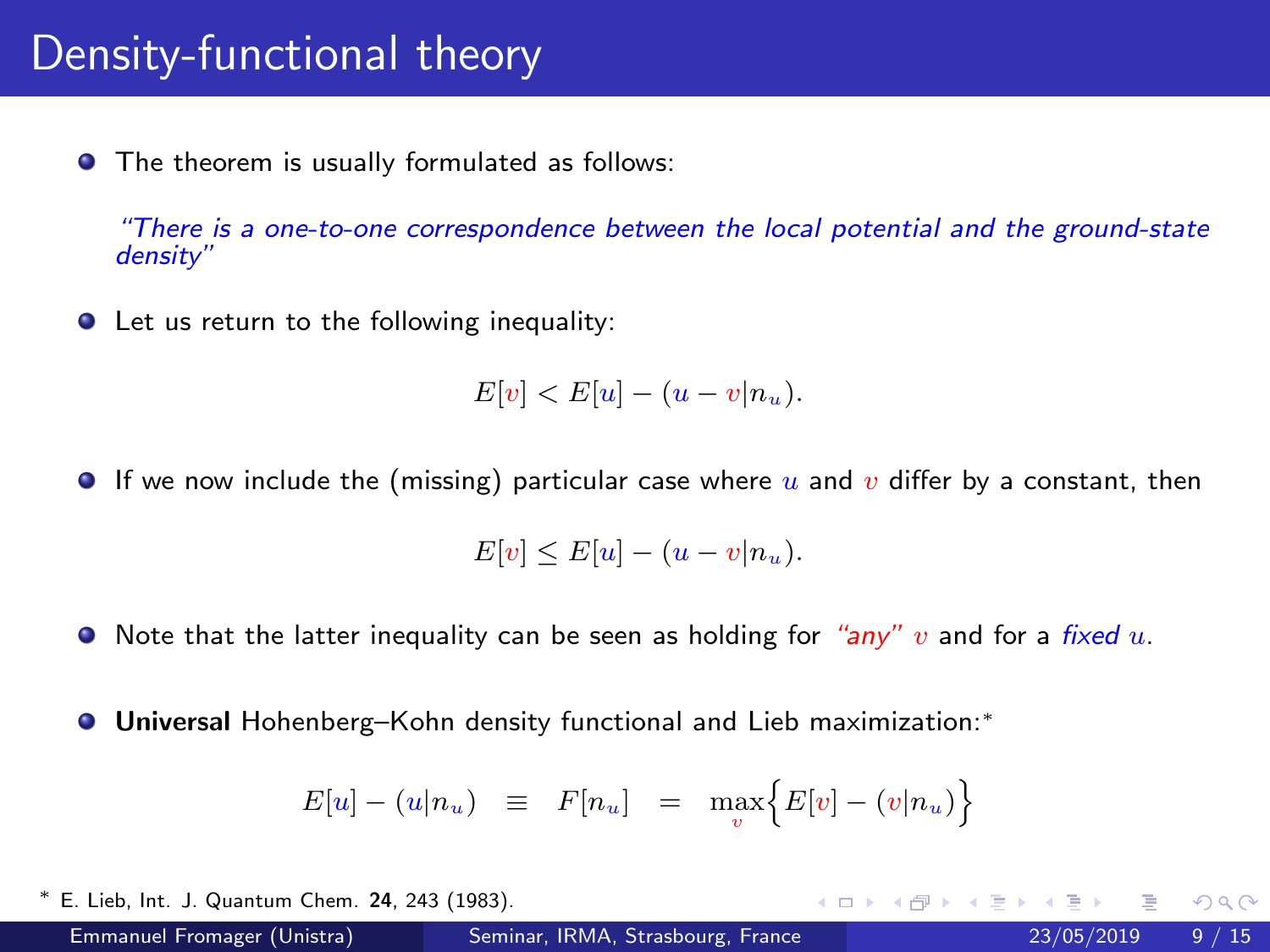# <span id="page-9-0"></span>Hohenberg–Kohn variational principle and convexity Hohenberg–Kohn variational principle and convexity

**In DFT**, if you know  $F[n]$ , you know "everything":

$$
F[n] = \max_{v} \Big\{ E[v] - (v|n) \Big\} \quad \Leftrightarrow \quad \boxed{E[v] = \min_{n} \Big\{ F[n] + (v|n) \Big\}}
$$

• Note that the *density* has become our *basic variable*.

Note also that  $F[n]$  is a convex functional of the density.

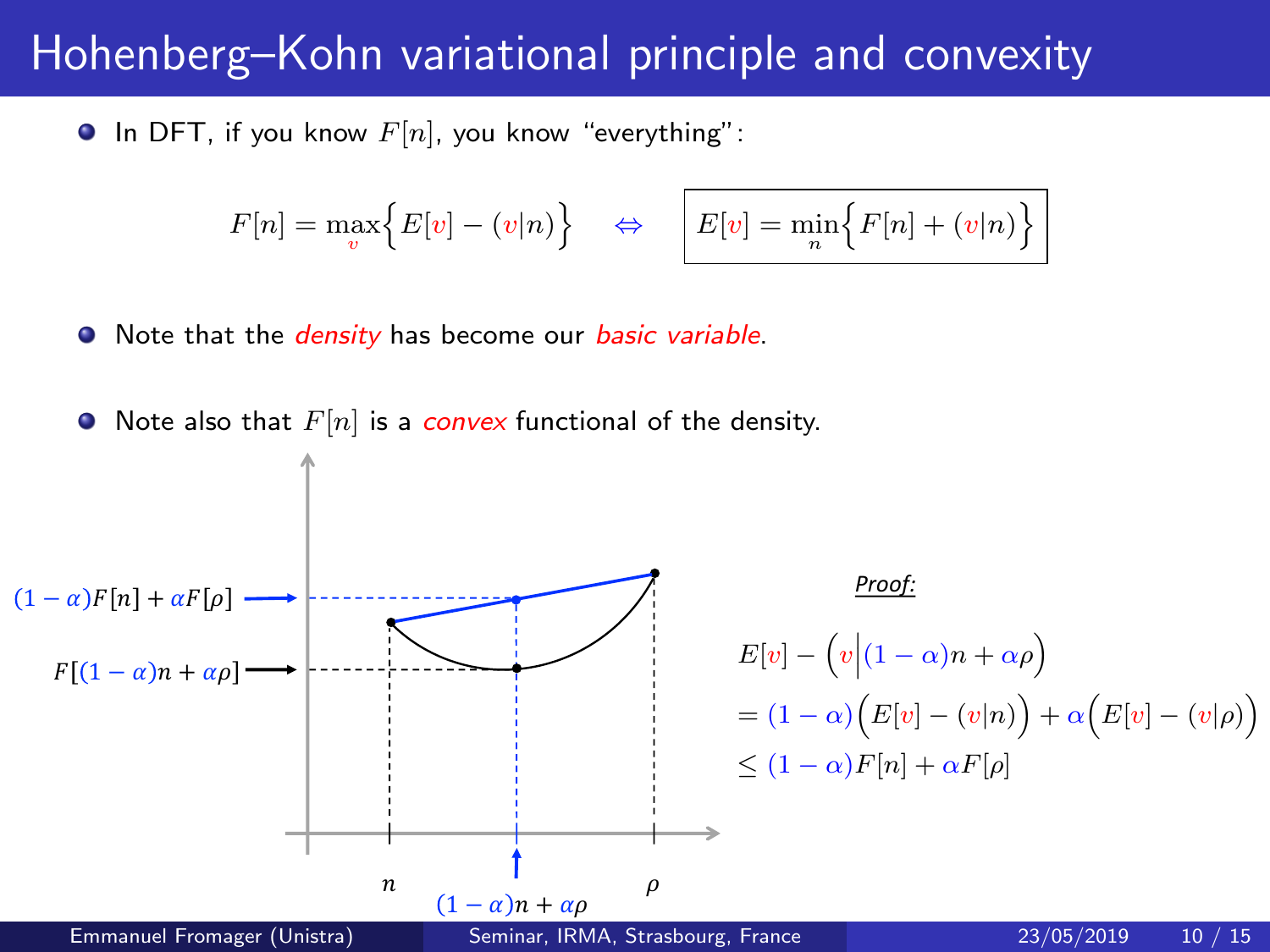# <span id="page-10-0"></span>Kohn–Sham DFT

**•** Let us now consider DFT for *non-interacting* electrons:

$$
\hat{W}_{\rm ee} \quad \longrightarrow \quad 0
$$

 $F[n] \longrightarrow T_{\rm s}[n] \leftarrow$ non-interacting kinetic energy density functional

In a practical (so-called Kohn–Sham) DFT calculation the following (so-called exchange-correlation) energy contribution is described as a (approximate) density functional:

$$
E_{\rm xc}[n] = F[n] - T_{\rm s}[n] - \frac{1}{2} \int_{\mathbb{R}^3} \int_{\mathbb{R}^3} d\mathbf{r} d\mathbf{r}' \frac{n(\mathbf{r})n(\mathbf{r}')}{|\mathbf{r} - \mathbf{r}'|}.
$$

W. Kohn and L. J. Sham, Phys. Rev. A 140, 1133 (1965).

 $\Omega$ 

K ロ ⊁ K 個 ≯ K 君 ⊁ K 君 ≯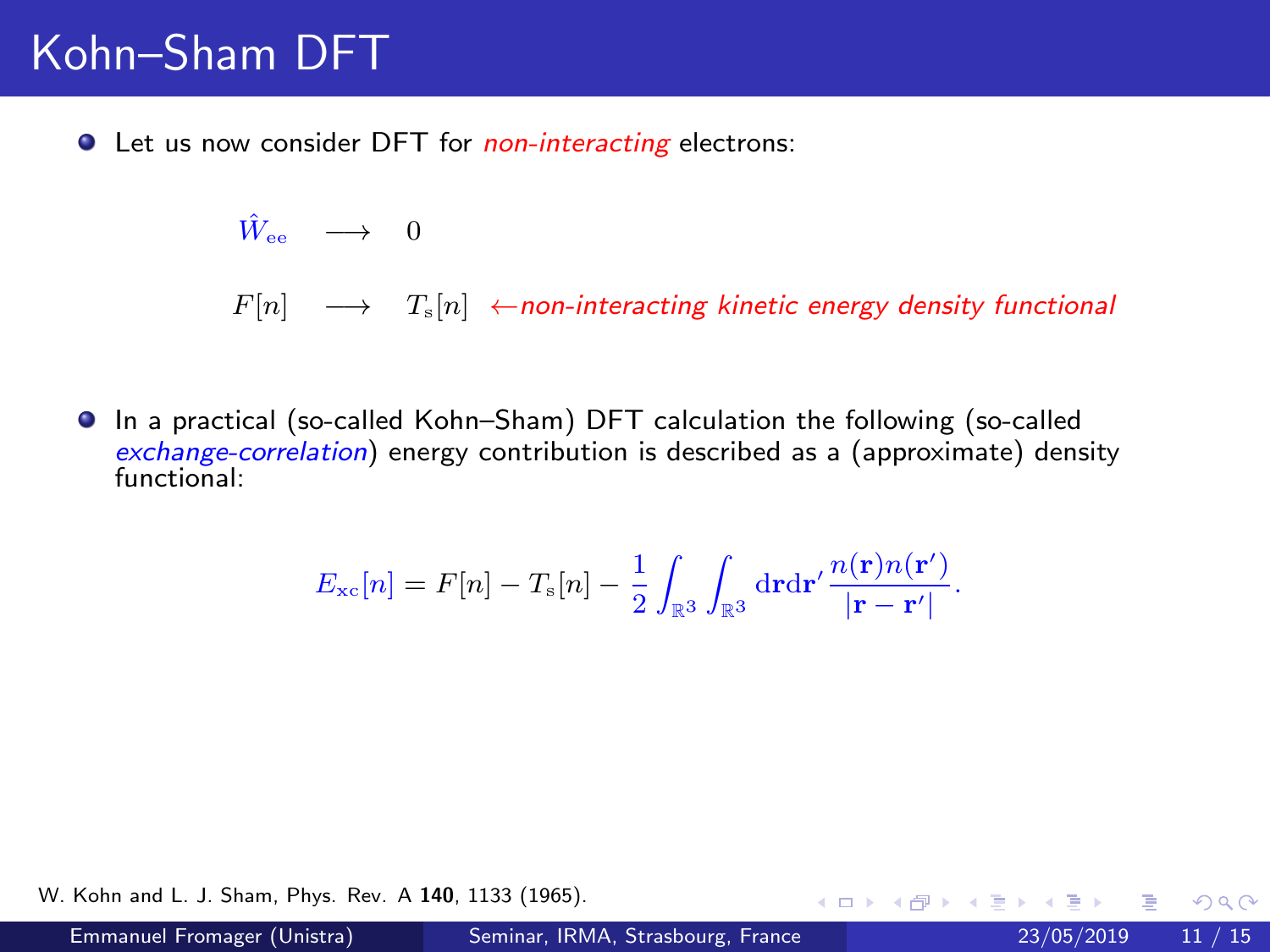# Kohn–Sham DFT

- In Kohn–Sham (KS) DFT, the many-electron problem is formally transformed into a one-electron-like problem.
- The "magical" one-electron wavefunctions (so-called KS orbitals) fulfill the following self-consistent KS equations:

$$
\left(-\frac{1}{2}\nabla_{\mathbf{r}}^{2} + v(\mathbf{r}) + \int_{\mathbb{R}^{3}} d\mathbf{r}' \frac{n(\mathbf{r}')}{|\mathbf{r} - \mathbf{r}'|} + \frac{\delta E_{\rm xc}[n]}{\delta n(\mathbf{r})}\right) \varphi_i(\mathbf{r}) = \varepsilon_i \varphi_i(\mathbf{r})
$$
\nwhere\n
$$
n(\mathbf{r}) = \sum_{i=1}^{N} |\varphi_i(\mathbf{r})|^2.
$$

When convergence is reached, the (in-principle-exact) ground-state energy reads

$$
E[v] = -\frac{1}{2}\sum_{i=1}^N \int_{\mathbb{R}^3} \mathrm{d}\mathbf{r} \,\,\varphi_i^*(\mathbf{r})\nabla_{\mathbf{r}}^2\varphi_i(\mathbf{r}) + (v|n) + \frac{1}{2}\int_{\mathbb{R}^3} \int_{\mathbb{R}^3} \mathrm{d}\mathbf{r} \mathrm{d}\mathbf{r}' \frac{n(\mathbf{r})n(\mathbf{r}')}{|\mathbf{r} - \mathbf{r}'|} + E_{\mathrm{xc}}[n].
$$

W. Kohn and L. J. Sham, Phys. Rev. A 140, 1133 (1965).

 $QQ$ 

イロト イ押 トイヨト イヨ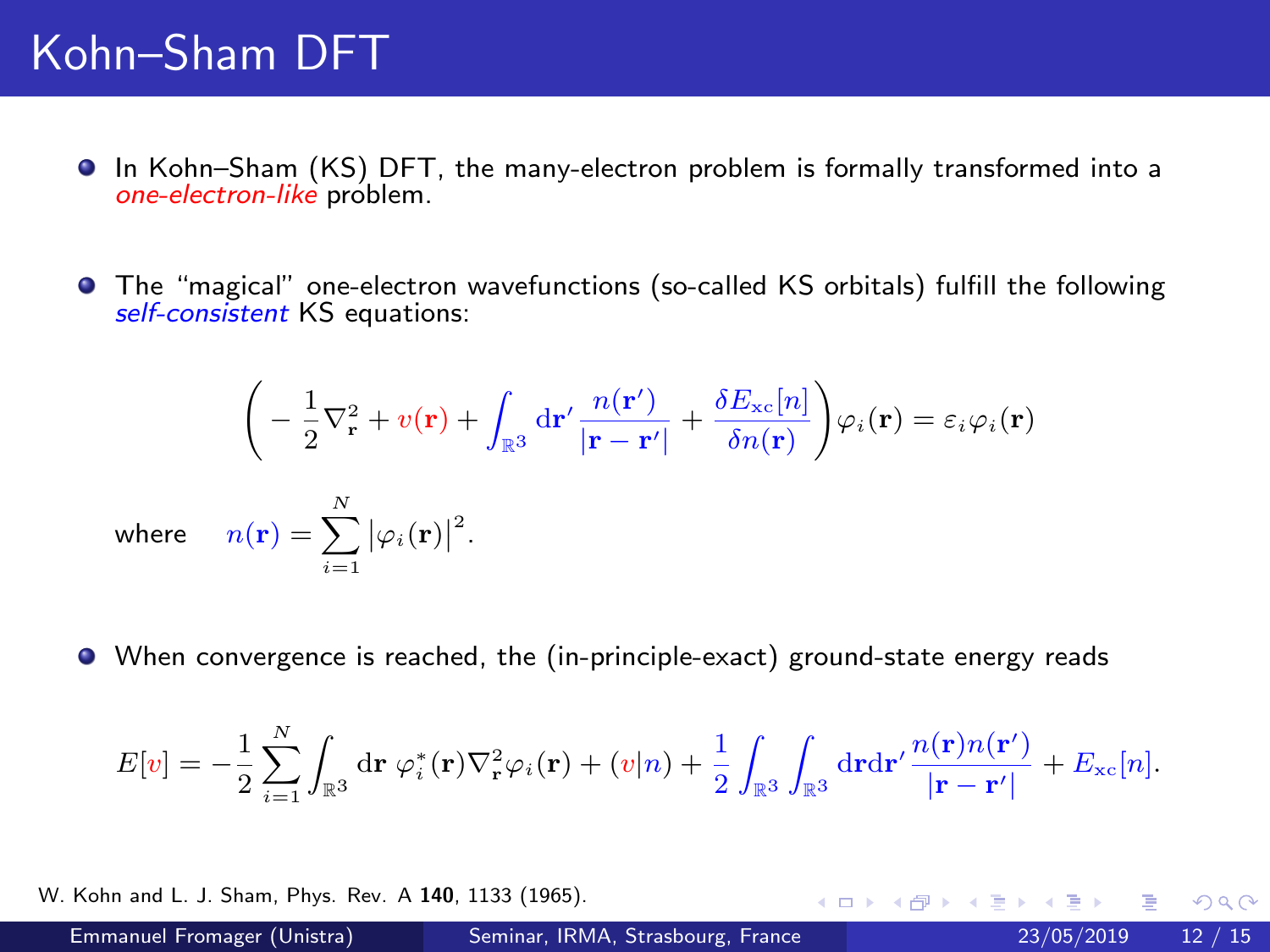## <span id="page-12-0"></span>DFT for an ensemble of states



...

... An ensemble is characterized by the *fixed* weights that are assigned to the excited states:<br>

 $w_1 > w_2 > \ldots > w_M > 0.$ 

**In this context the energy of the ensemble** 

$$
E^{\{w_1,\ldots,w_M\}} = E_0 + \sum_{I=1}^{M} w_I (E_I - E_0)
$$

becomes a functional of the ensemble density<sup>\*</sup>

$$
n^{\set{w_1,\ldots,w_M}}(\textbf{r})=n_0(\textbf{r})+\sum_{I=1}^M w_I\Big(n_I(\textbf{r})-n_0(\textbf{r})\Big).
$$

∗E. K. U. Gross, L. N. Oliveira, and W. Kohn, Phys. Rev. A 37, 2809 (1988).  $\Omega$ Emmanuel Fromager (Unistra) [Seminar, IRMA, Strasbourg, France](#page-0-0) 23/05/2019 13 / 15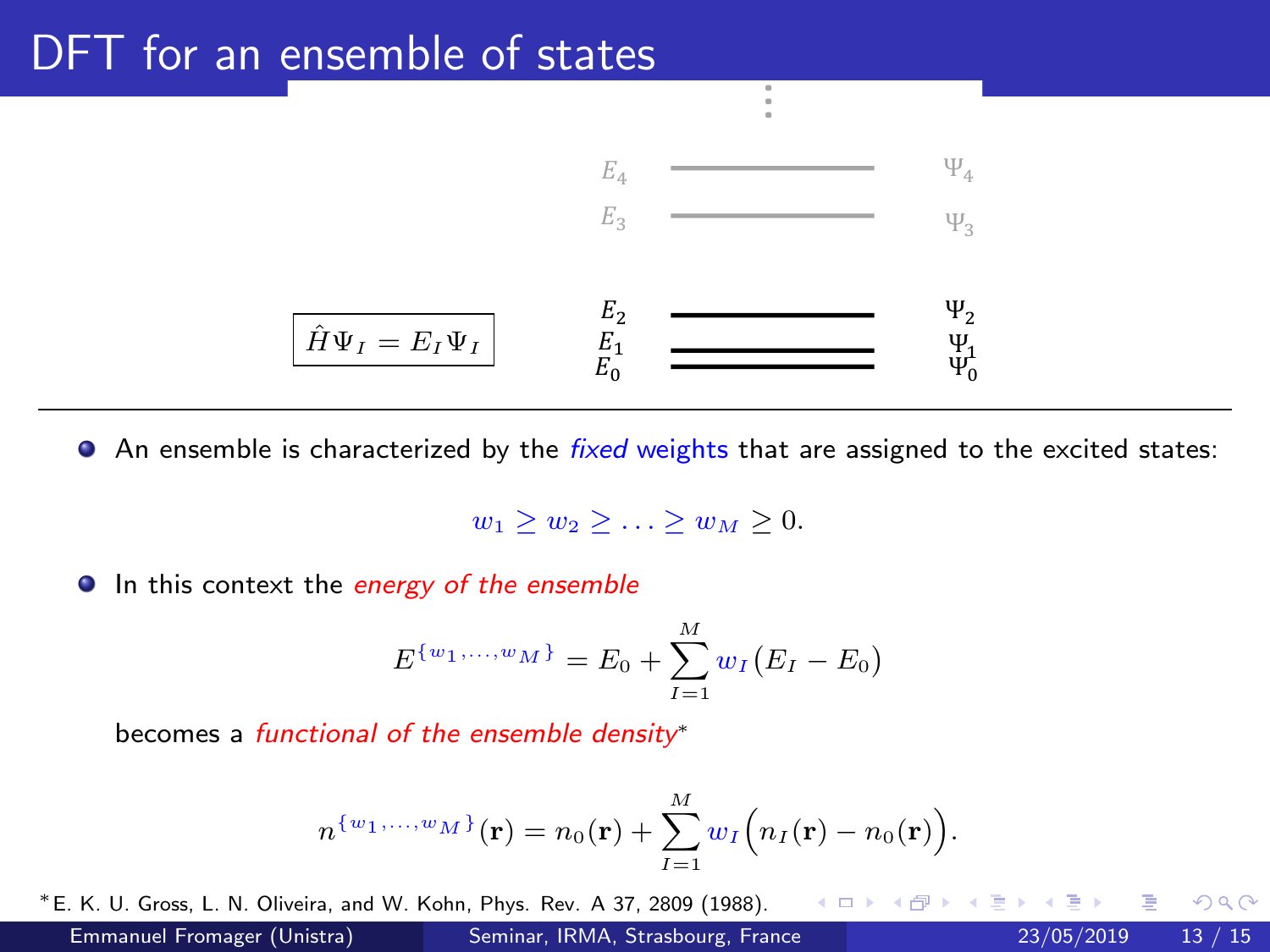### DFT for an ensemble of states

**In ensemble DFT, the exchange-correlation functional becomes weight-dependent:** 

$$
E_{\rm xc}[n] = E_{\rm xc}^{\{w_1 = 0, \ldots, w_M = 0\}}[n] \longrightarrow E_{\rm xc}^{\{w_1, \ldots, w_M\}}[n]
$$

- This weight dependence plays a crucial role in the calculation of *excited energy levels*.<sup>1</sup>
- Generalized adiabatic connection formalism for ensembles  $(GACE):^{2,3}$



- $1$ K. Deur and E. Fromager, J. Chem. Phys. 150, 094106 (2019).
- $^2$ O. Franck and E. Fromager, *Mol. Phys.* 112, 1684 (2014).
- $3$ K. Deur, L. Mazouin, and E. Fromager, Phys. Rev. B 95, 035120 (2017).

emmanuel Fromager (Unistra) Entretien, poste Propinson, Propinson, Propinson, Propinson, Propinson, Propinson, <br>Emmanuel Fromager (Unistra) Seminar, IRMA, Stras[bou](#page-12-0)rg, France 23/05/[2019](#page-0-0) 14 [/](#page-14-0) [15](#page-14-0)

∢ □ ▶ ⊣ *f*il

 $\Omega$